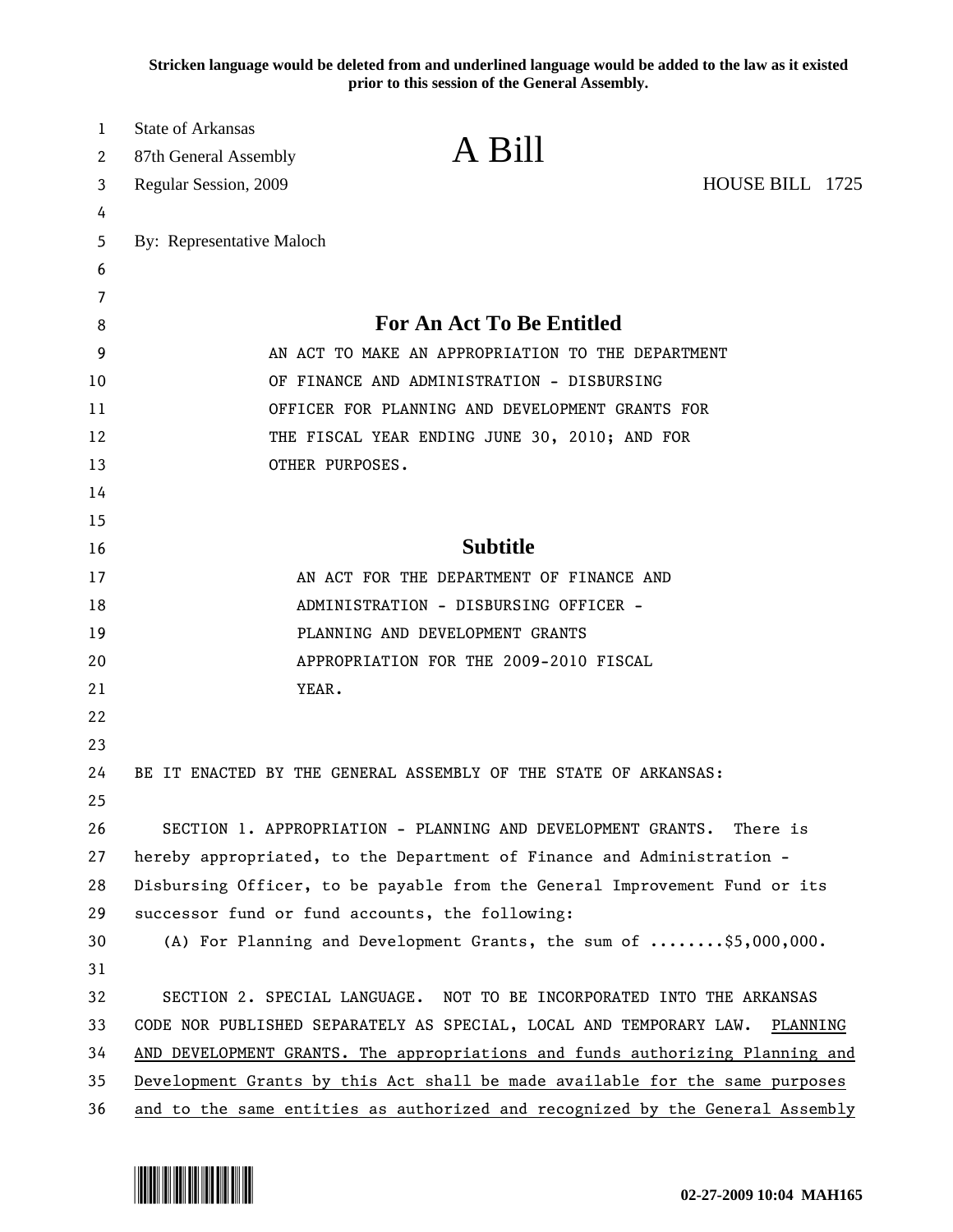1 in Arkansas Code 14-166-202 through 14-166-205, with the exception that any 2 requirements for matching funds authorized in Arkansas Code 14-166-202 3 through 14-166-205, or any other law to the contrary requiring matching 4 funds, shall not apply to the Planning and Development District Grants 5 authorized by this Act. 6 7 SECTION 3. SPECIAL LANGUAGE. NOT TO BE INCORPORATED INTO THE ARKANSAS 8 CODE NOR PUBLISHED SEPARATELY AS SPECIAL, LOCAL AND TEMPORARY LAW. PLANNING 9 AND DEVELOPMENT DISTRICTS. Any funding provided by the planning and 10 development grants appropriated in this Act for the Arkansas Planning and 11 Development Districts shall be distributed equally between the eight (8) 12 Arkansas Planning and Development Districts. 13 14 SECTION 4. DISBURSEMENT CONTROLS. (A) No contract may be awarded nor 15 obligations otherwise incurred in relation to the project or projects 16 described herein in excess of the State Treasury funds actually available 17 therefor as provided by law. Provided, however, that institutions and

18 agencies listed herein shall have the authority to accept and use grants and 19 donations including Federal funds, and to use its unobligated cash income or 20 funds, or both available to it, for the purpose of supplementing the State 21 Treasury funds for financing the entire costs of the project or projects 22 enumerated herein. Provided further, that the appropriations and funds 23 otherwise provided by the General Assembly for Maintenance and General 24 Operations of the agency or institutions receiving appropriation herein shall 25 not be used for any of the purposes as appropriated in this act.

26 (B) The restrictions of any applicable provisions of the State Purchasing 27 Law, the General Accounting and Budgetary Procedures Law, the Revenue 28 Stabilization Law and any other applicable fiscal control laws of this State 29 and regulations promulgated by the Department of Finance and Administration, 30 as authorized by law, shall be strictly complied with in disbursement of any 31 funds provided by this act unless specifically provided otherwise by law. 32

33 SECTION 5. LEGISLATIVE INTENT. It is the intent of the General Assembly 34 that any funds disbursed under the authority of the appropriations contained 35 in this act shall be in compliance with the stated reasons for which this act 36 was adopted, as evidenced by the Agency Requests, Executive Recommendations